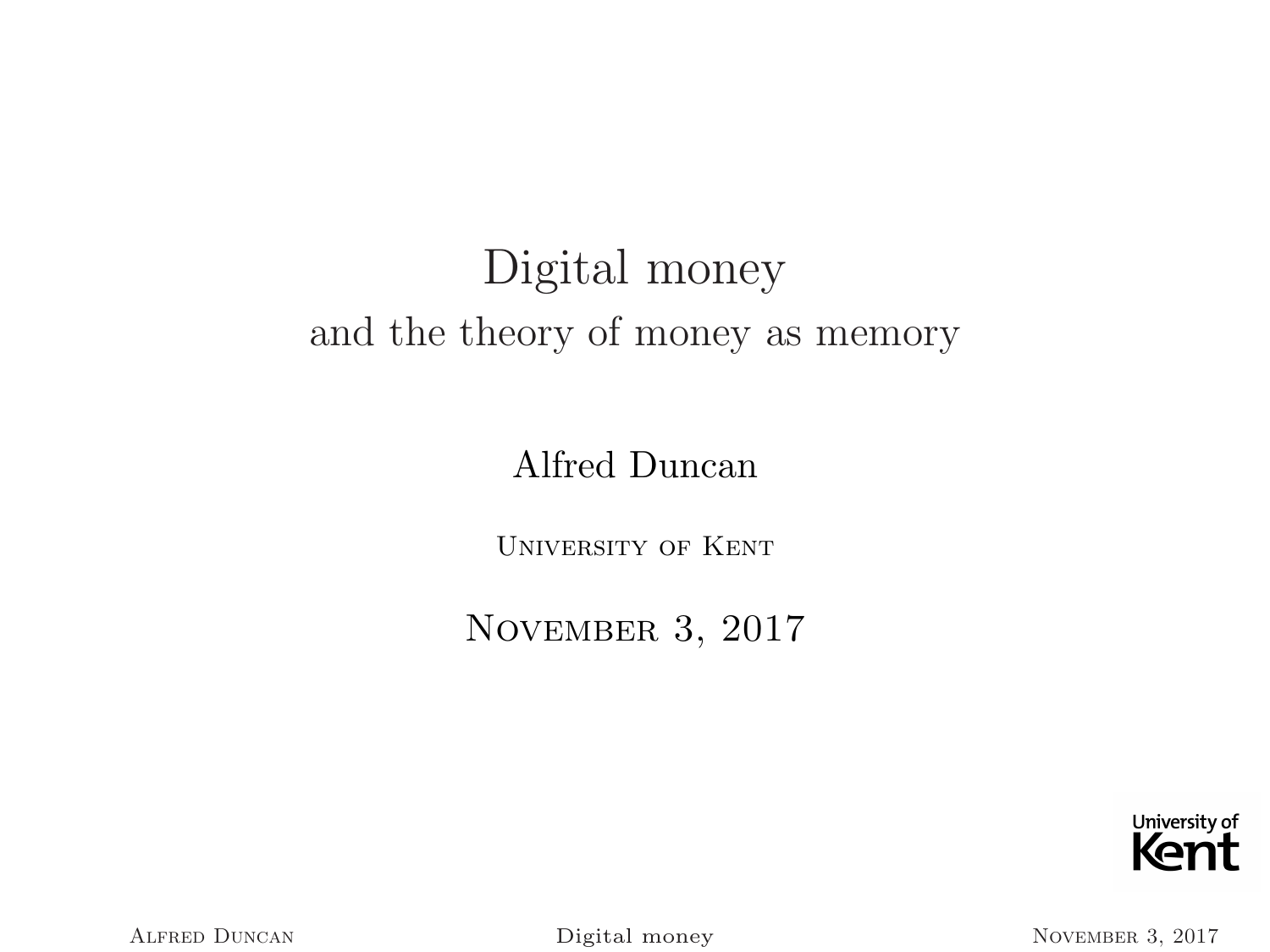BTCUSD

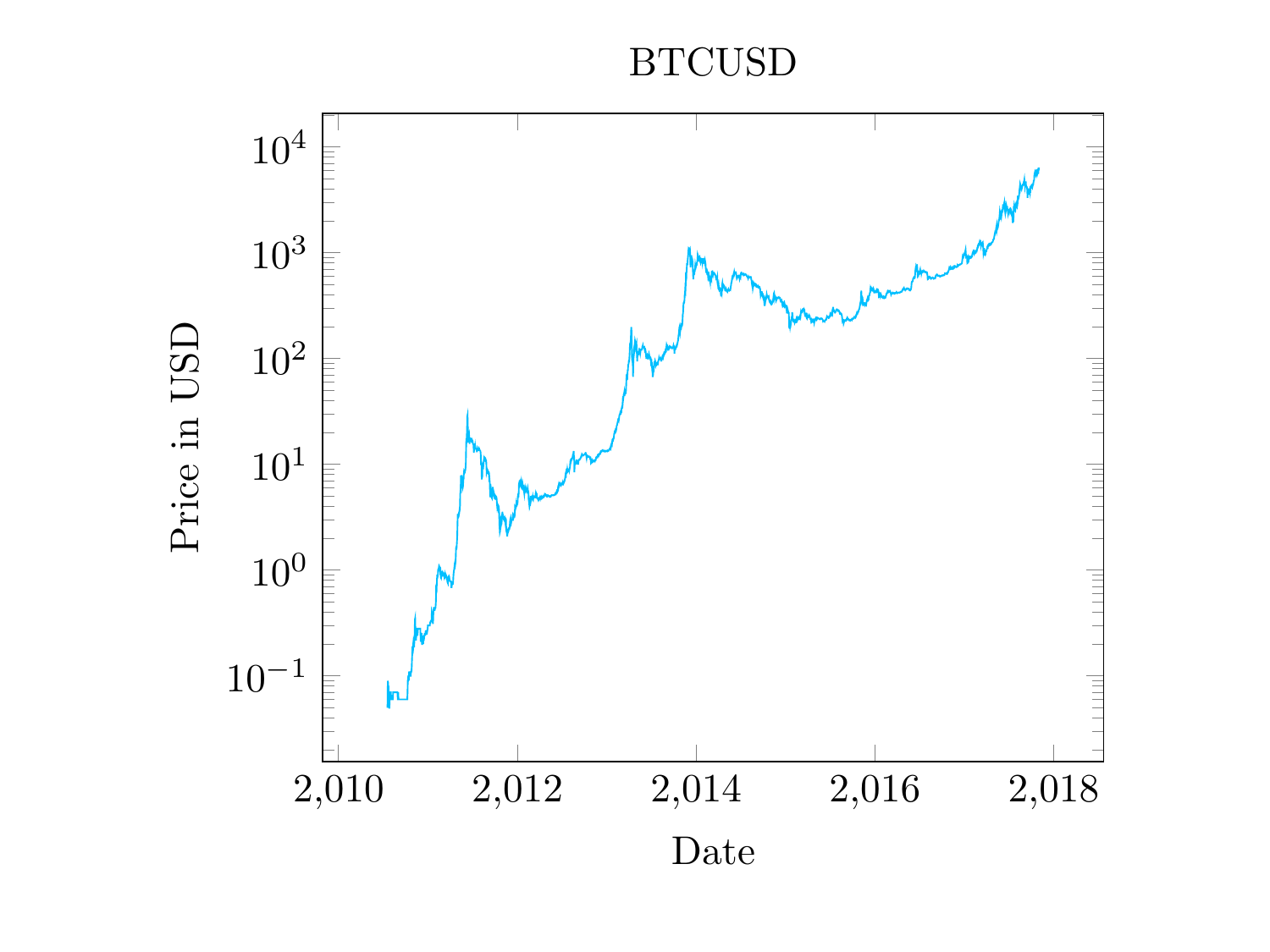Bitcoin and stocks

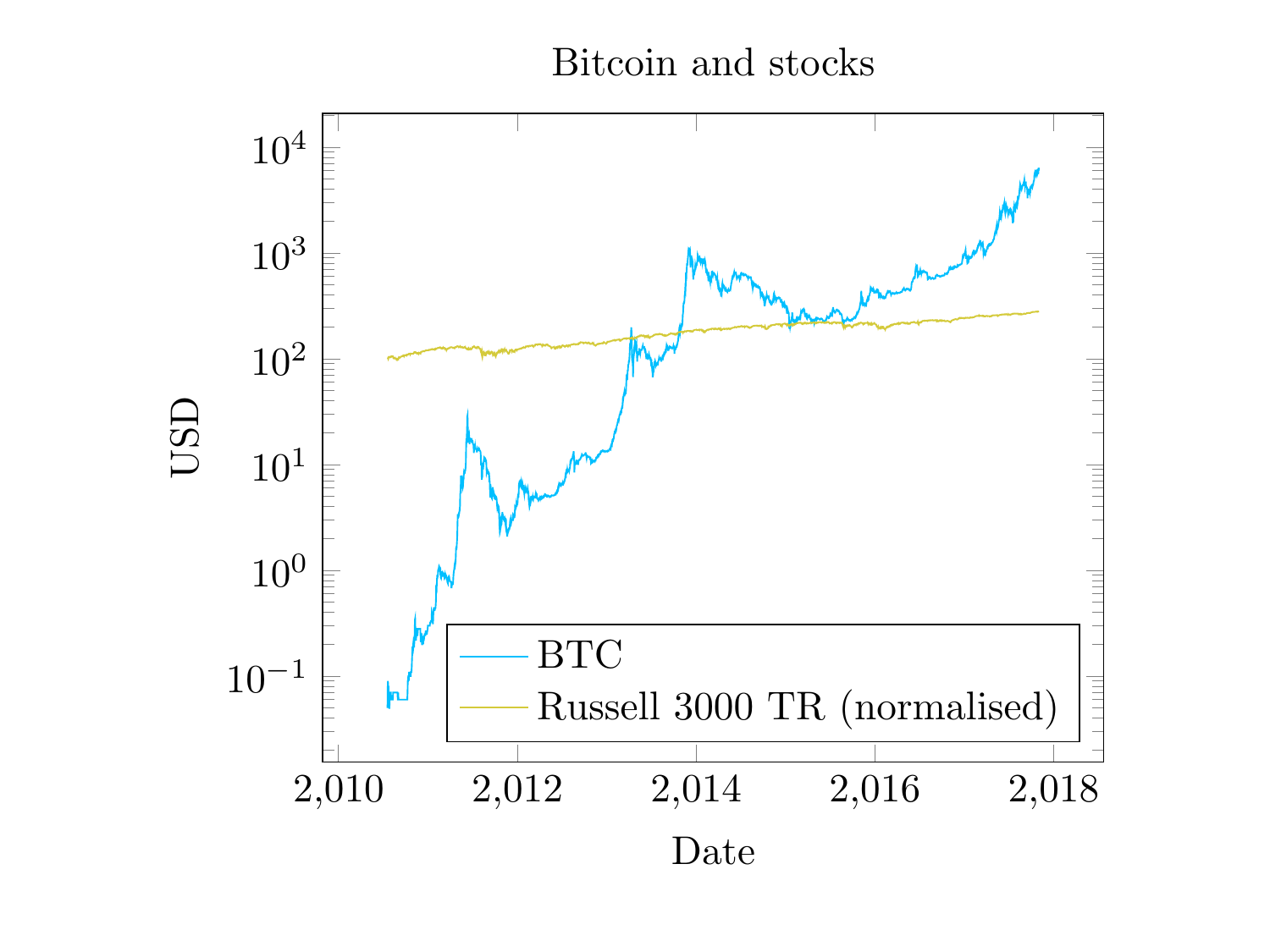## Bitcoin

- Transaction ledger is decentralised/permissionless (blockchain).
- Transactions are verified by consensus.
	- You can attempt to edit the ledger, but unless a consensus forms around your edit, it will be overwritten.
	- Proof of work.
- Verification of transactions / consensus building is rewarded by the issuance of a fixed decreasing number of new coins constantly issued (mining).
	- Competitive / rivalrous

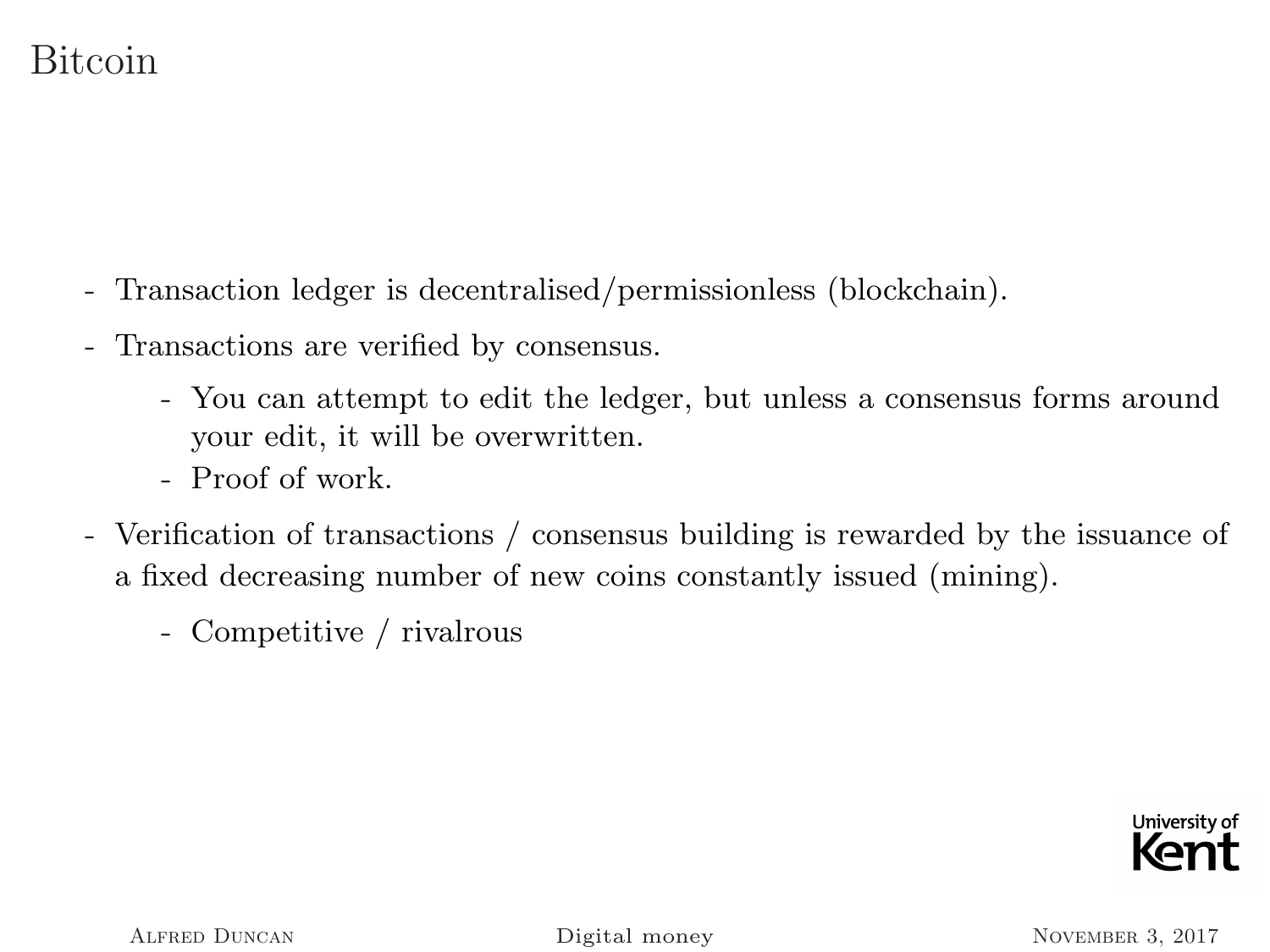## Bitcoin - technological efficiency

- Adam Smith argued that the gold standard was inefficient, as it encouraged socially useless gold mining.
- Same logic applies to bitcoin mining.
	- Proof of work verification is much more computationally demanding than just having a permissioned ledger (like a spreadsheet).
- Fiat money much less expensive.

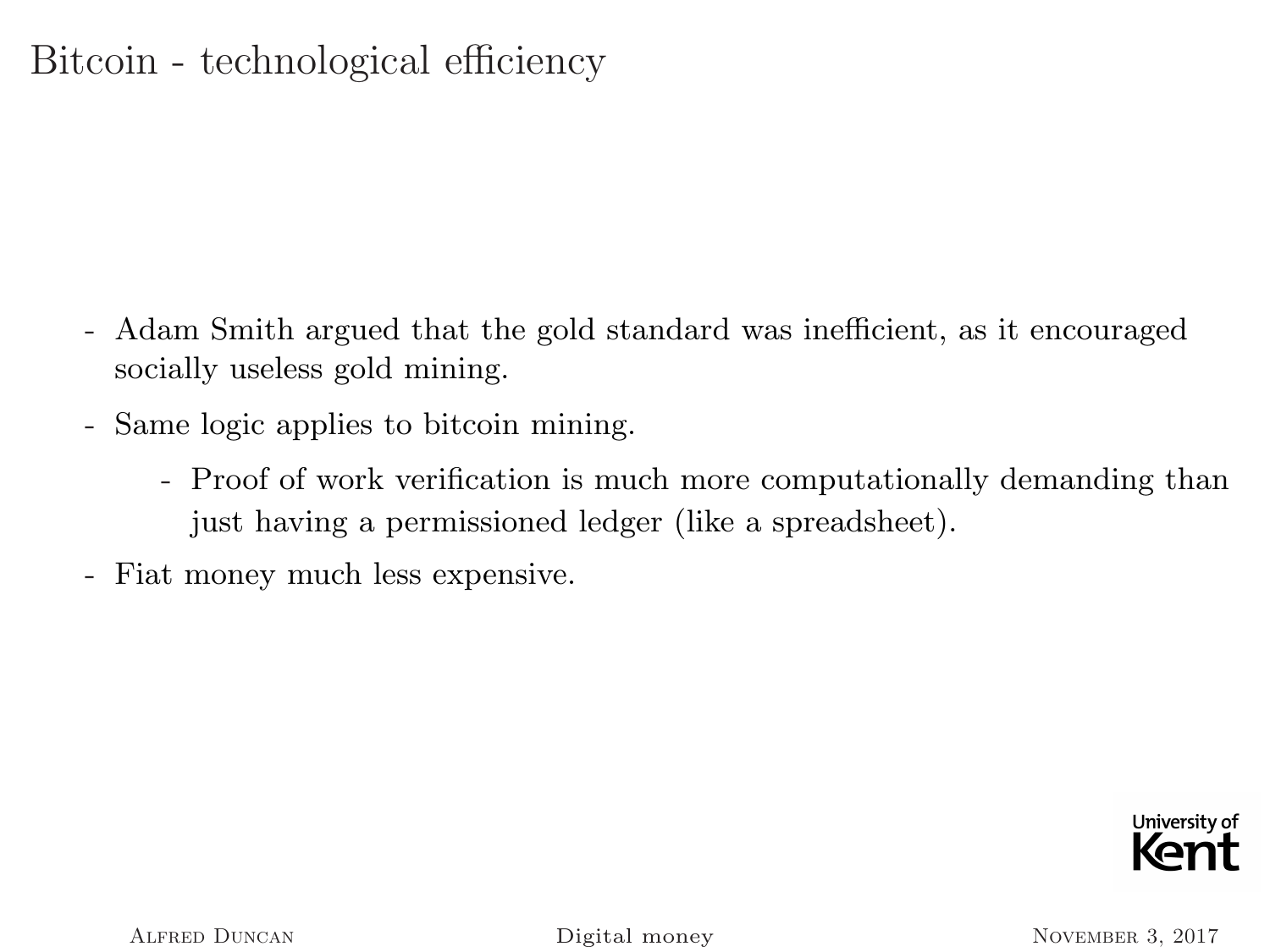## Bitcoin - technological efficiency

- Transactions are costly.
- Before a recent *fork*, the bitcoin network could only handle about 10 transactions per second.
- This has improved, but still a long way behind payment systems that do not require permissionless consensus.

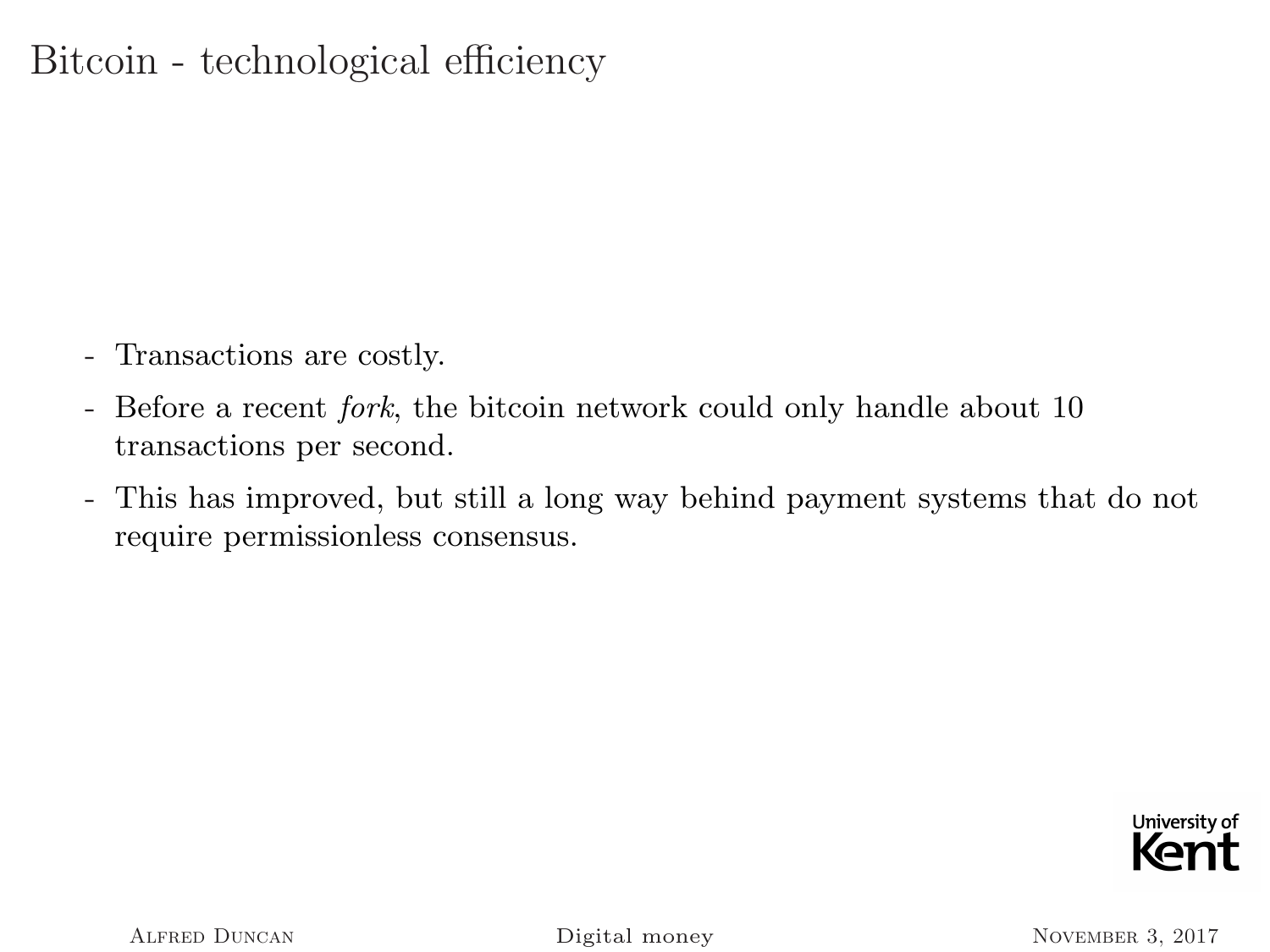- No real anchor.
	- The real price of gold is (hopefully) somewhat influenced by consumption / production MRS and productive MRT.
	- No technical upper or lower bounds on the marginal resource cost of mining.

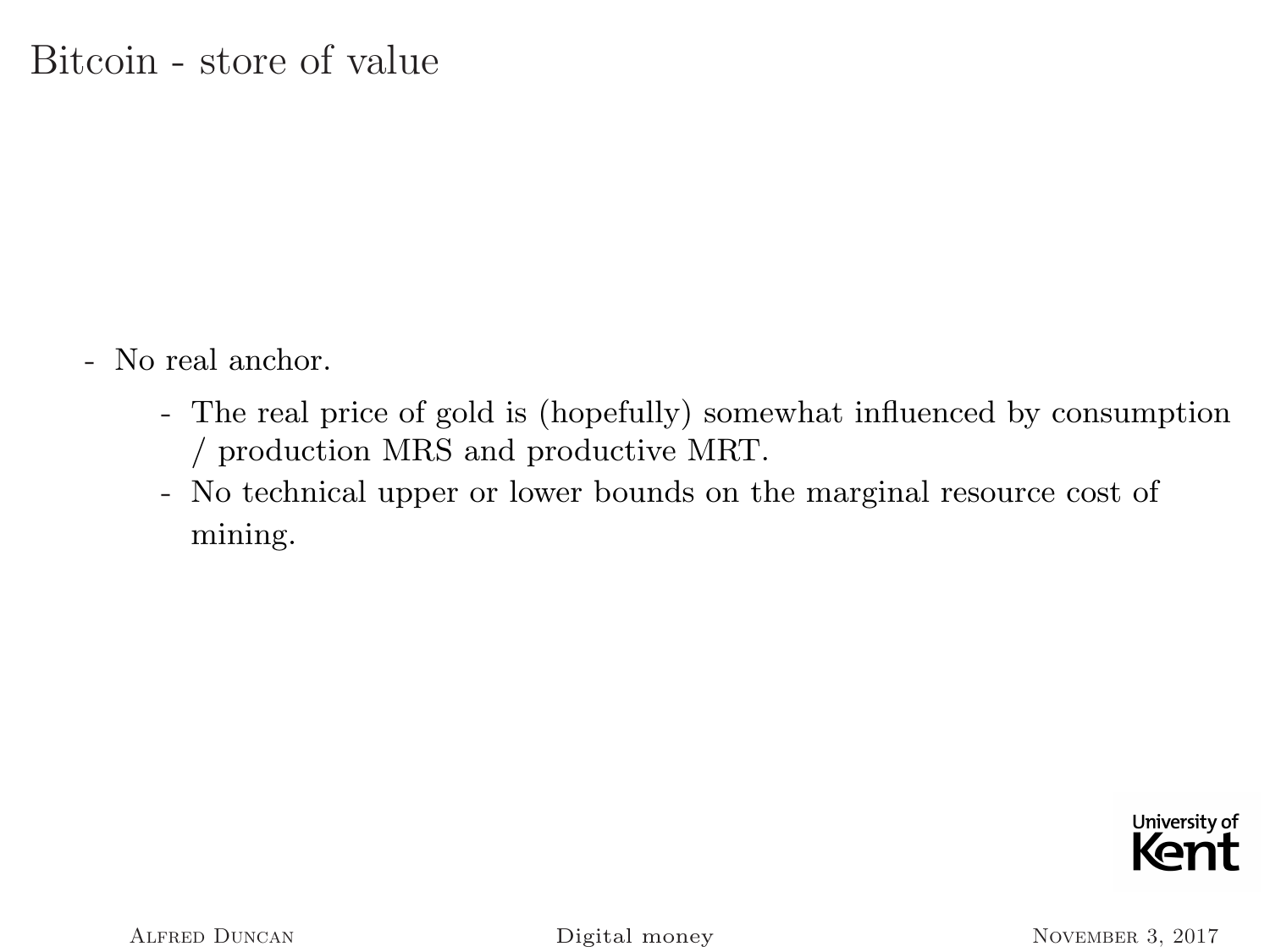Before proceeding, a word of caution

Money is something of an embarrassment to economic theory.

Banerjee and Maskin (1996, QJE)



ALFRED DUNCAN [Digital money](#page-0-0) NOVEMBER 3, 2017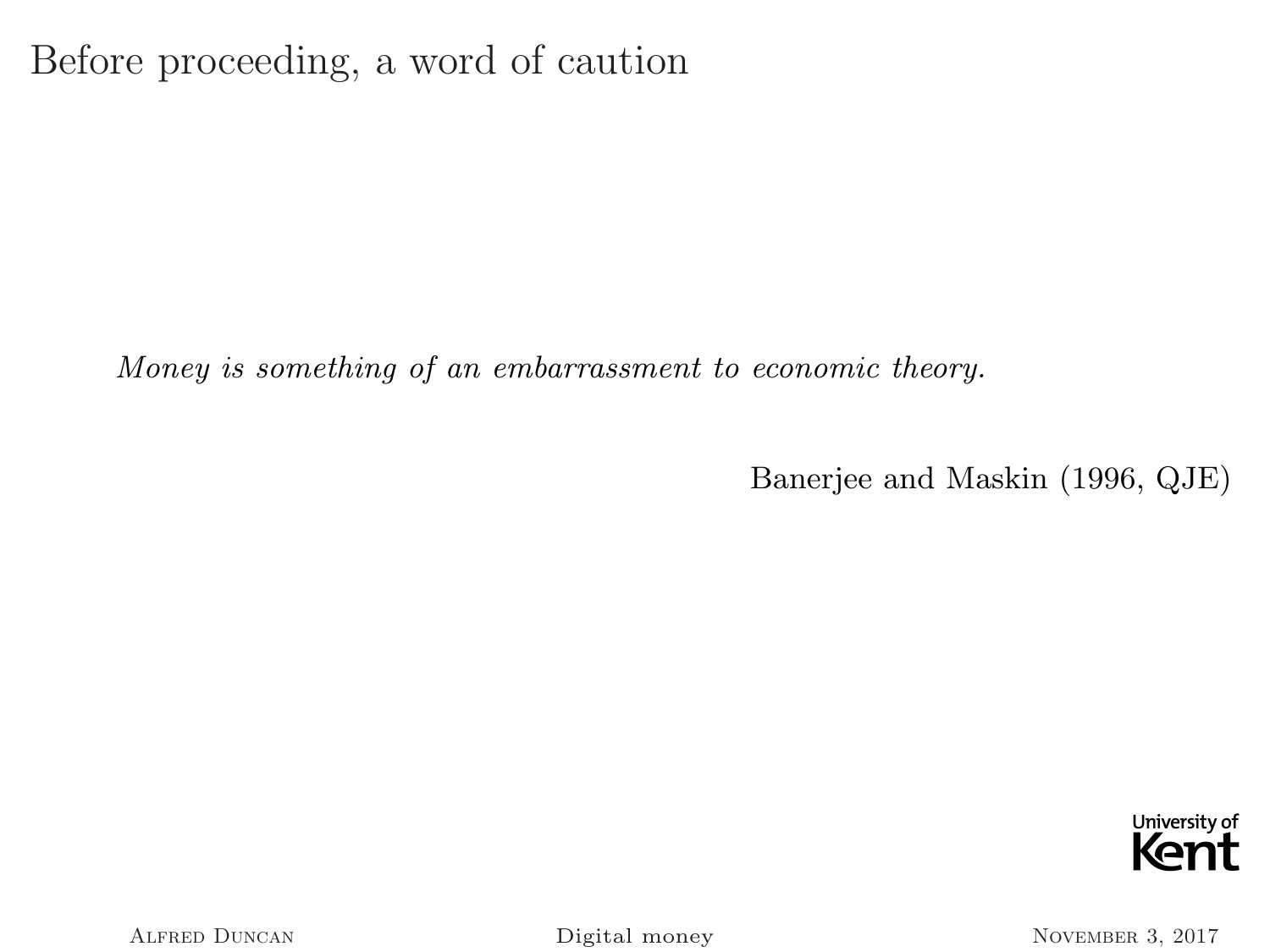## Old view: solves double coincidence of wants problems

- Traditionally taught in first year economics textbooks.
- Money is "acceptable", helps people with different endowments trade.
- Instead of trading fish for apples, you trade fish for money then money for apples.
- Some problems with this theory.
	- Debt precedes money. (David Graeber *Debt: the first 5000 years*).
	- We don't use money in family life, but we still have double-coincidence-of-wants problems.

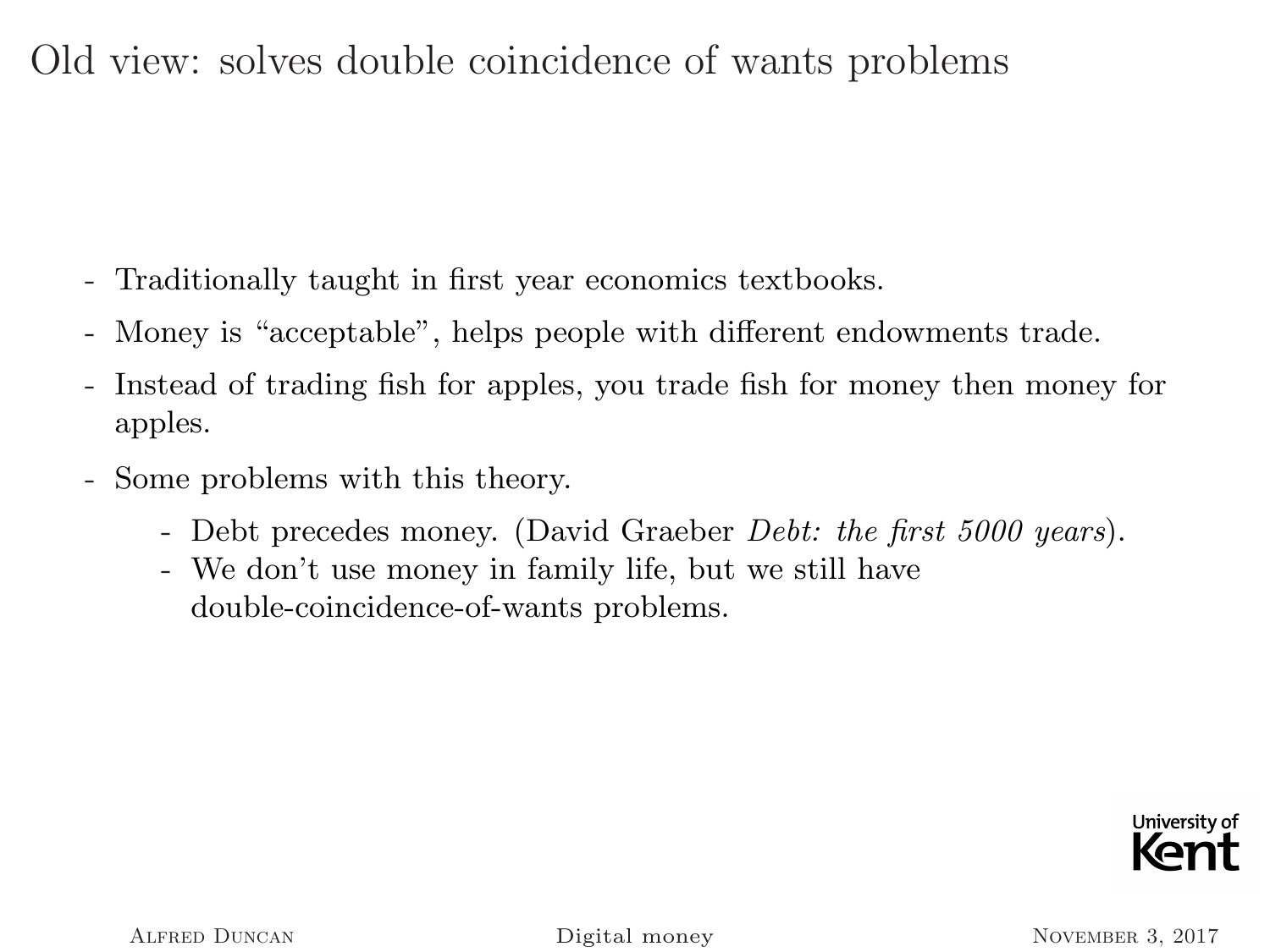## Old view: solves double coincidence of wants problems

- Traditionally taught in first year economics textbooks.
- Money is "acceptable", helps people with different endowments trade.
- Instead of trading fish for apples, you trade fish for money then money for apples.
- Some problems with this theory.
	- Debt precedes money. (David Graeber *Debt: the first 5000 years*).
	- We don't use money in family life, but we still have double-coincidence-of-wants problems.
	- Instead, we remember.

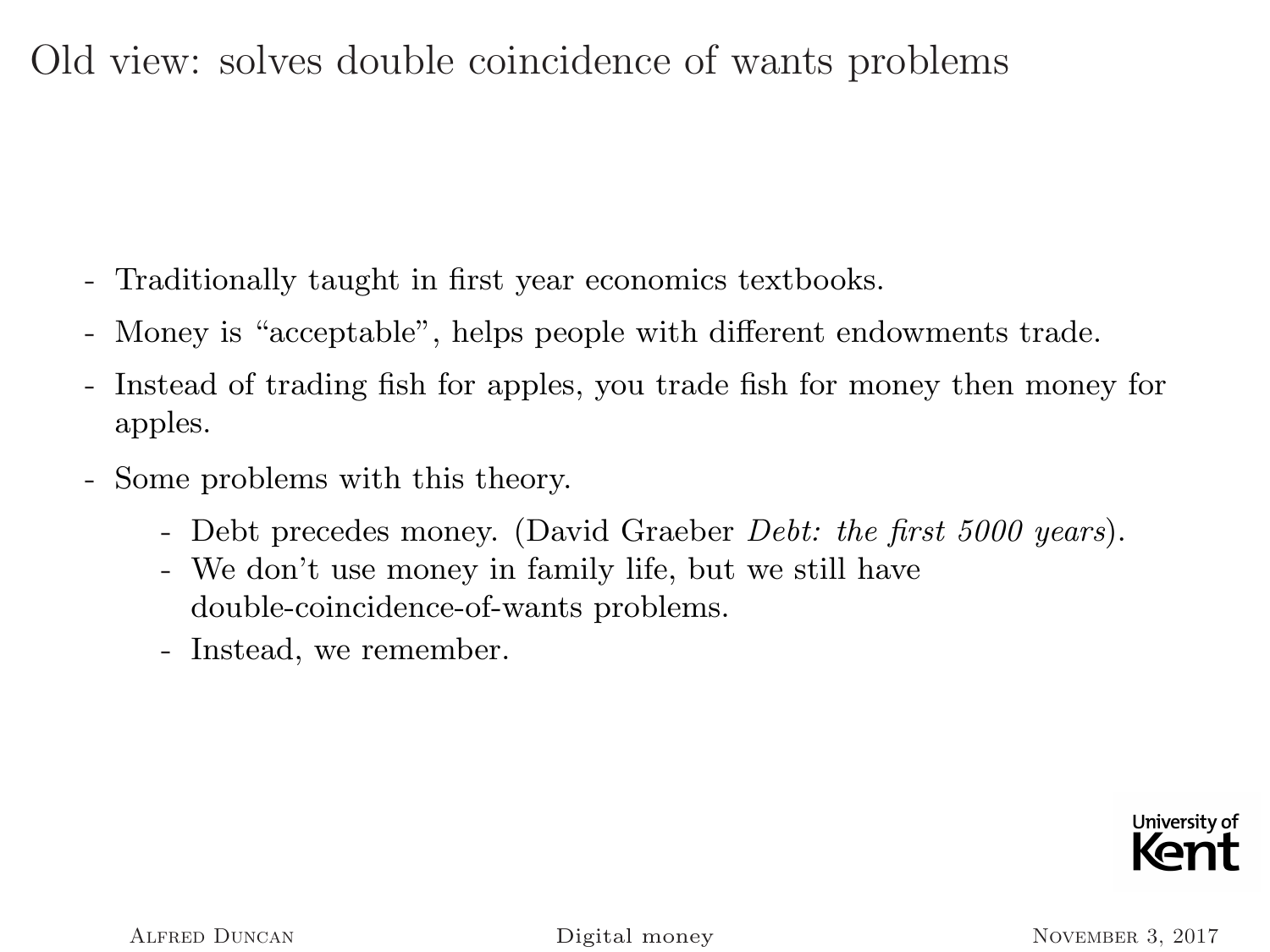#### New view: money as memory

- Economic theory stresses the role of money as a memory technology.
- Money balances stand in place of ledgers of past interactions between people.
- Money is a summary of histories.
- This view was formalised by Kocherlakota (1998, JET).

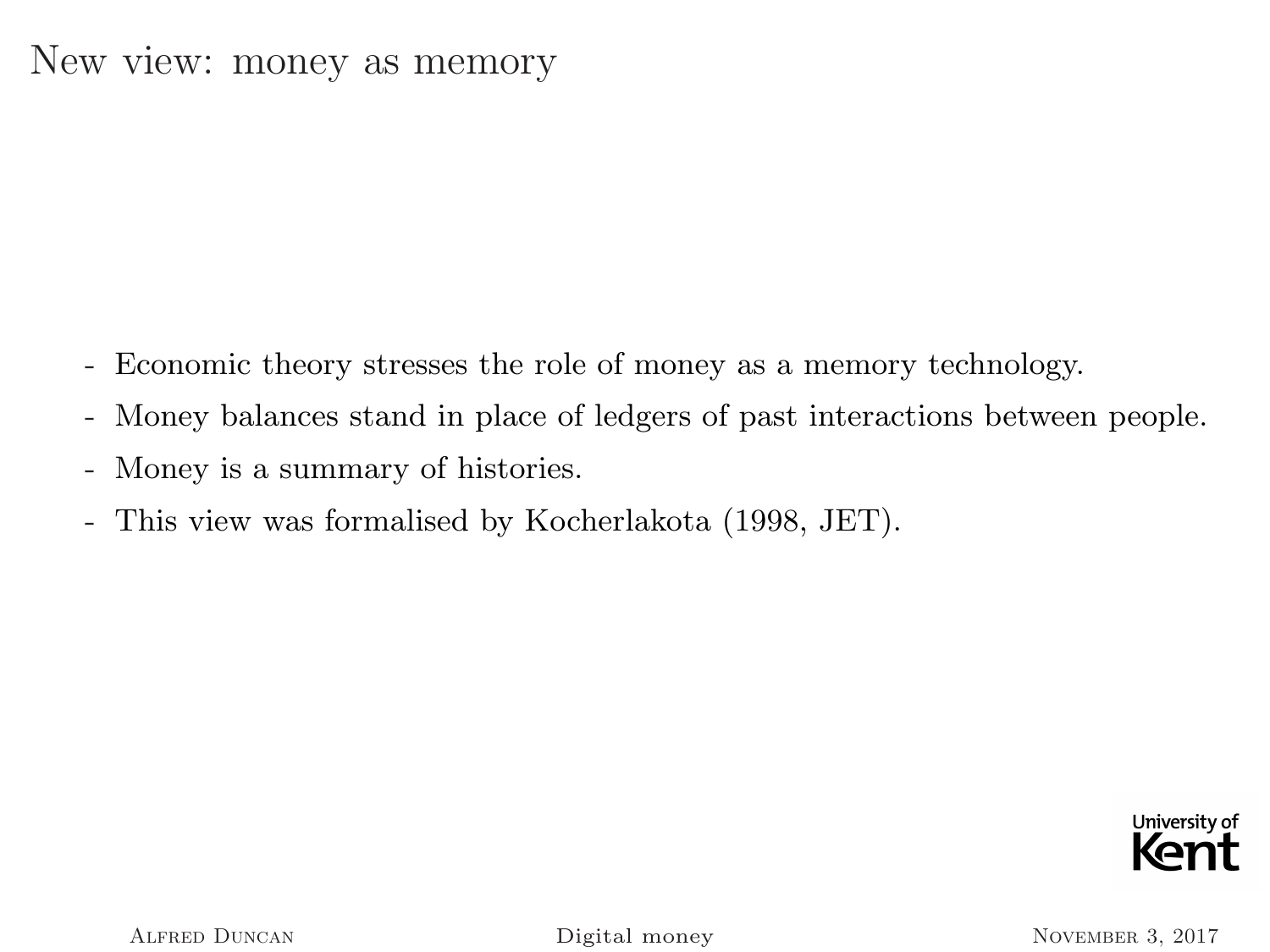$[A]$ ny allocation that is achievable using money alone could be achieved instead by allowing agents costless access to a historical record of past actions that I term memory; I conclude that the role of money is to serve as a (typically imperfect) form of memory.

Kocherlakota (1998, JET)

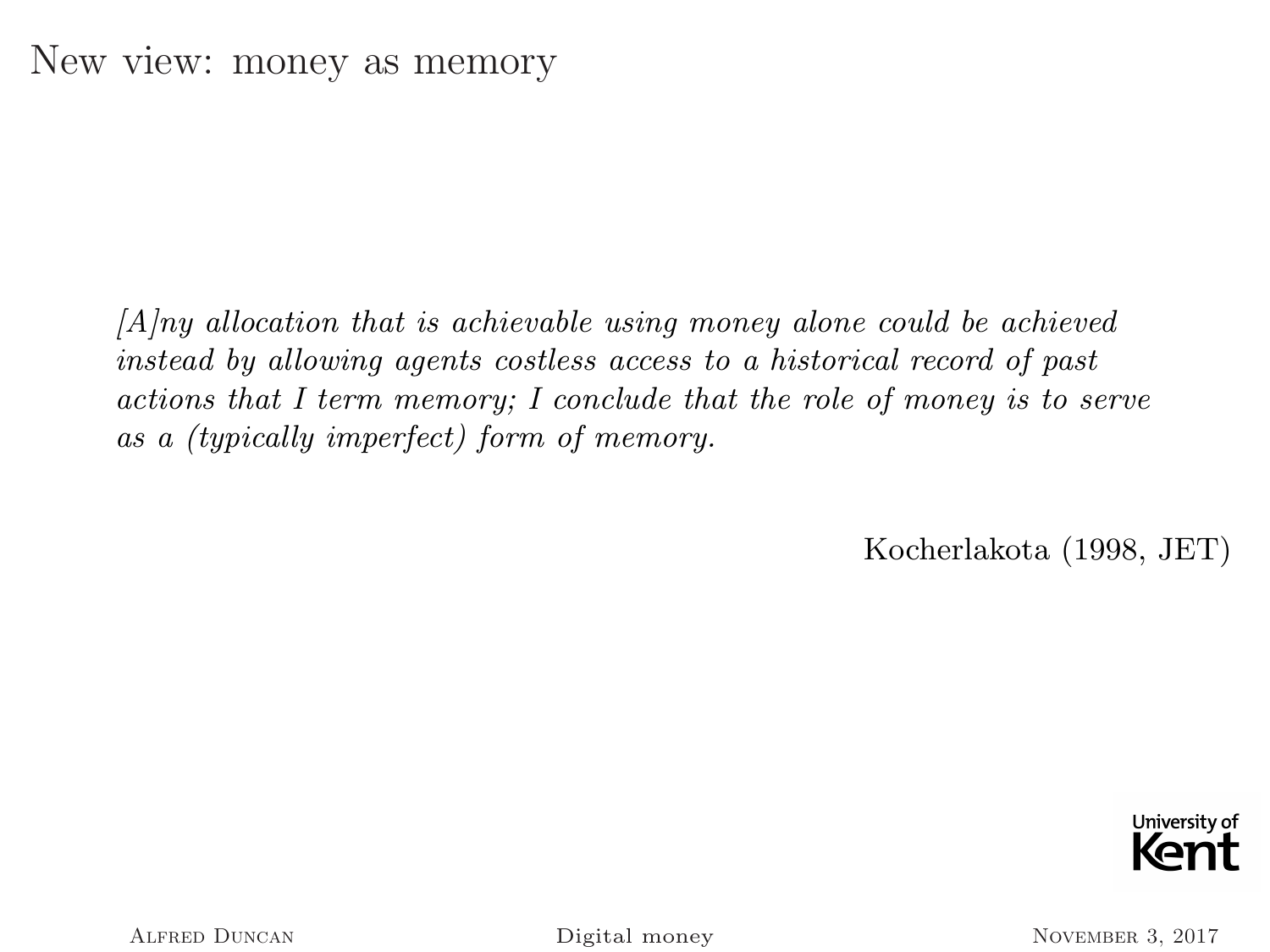We can think of 'traditional' money as taking one of two forms:

- Cash/currency
- Bank deposits

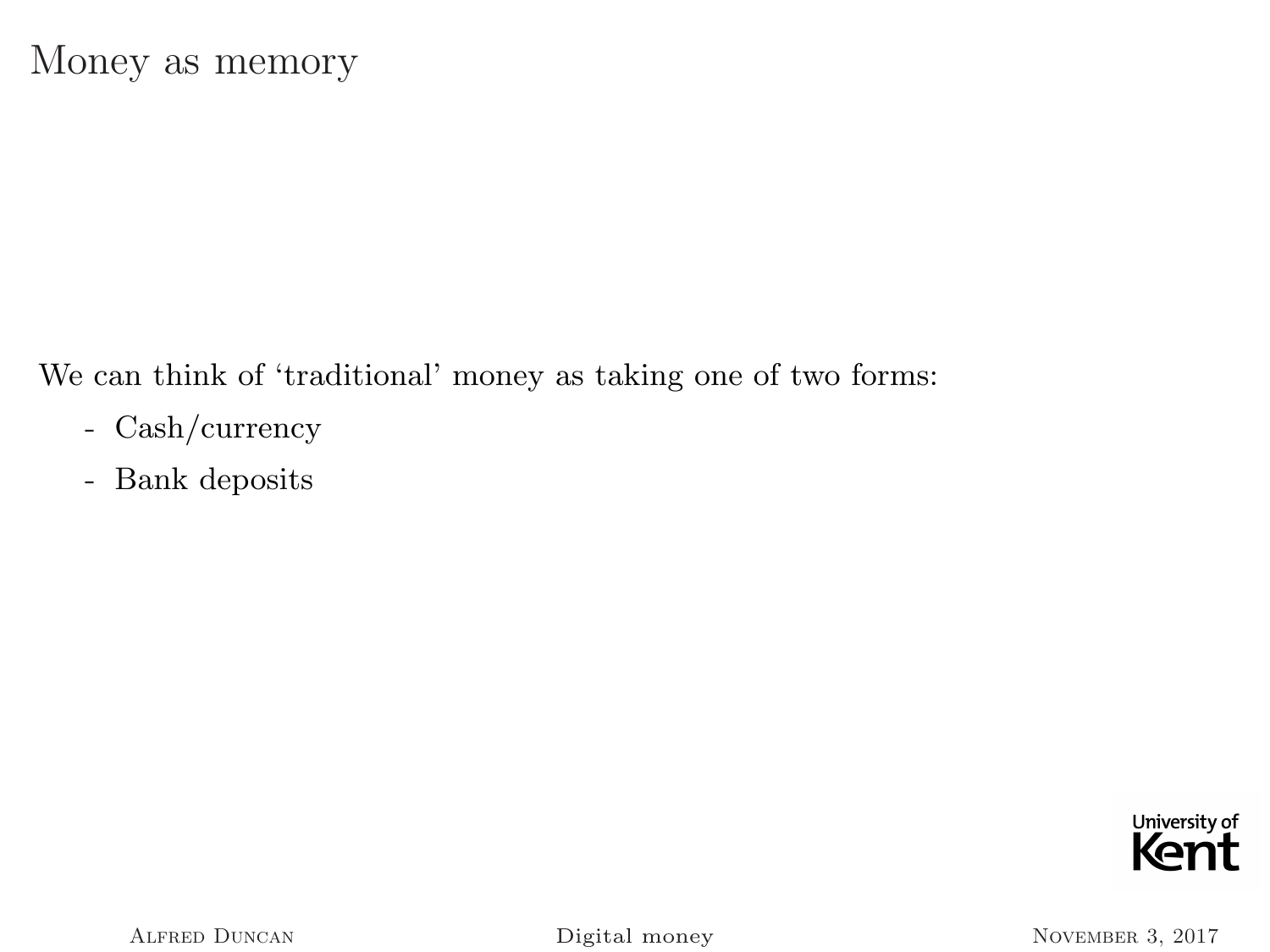We can think of 'traditional' money as taking one of two forms:

- Cash/currency
	- As a memory technology, cash is very crude. Cash doesn't retain memory of its travels from hand to hand. Cash is anonymous.
- Bank deposits
	- Bank money typically provides more 'memory', in the form of the bank ledger. This ledger records how current balances are the result of prior transactions. Bank money is nonanonymous.
	- This 'memory' is maintained by individual banks with a single point of entry ledger.

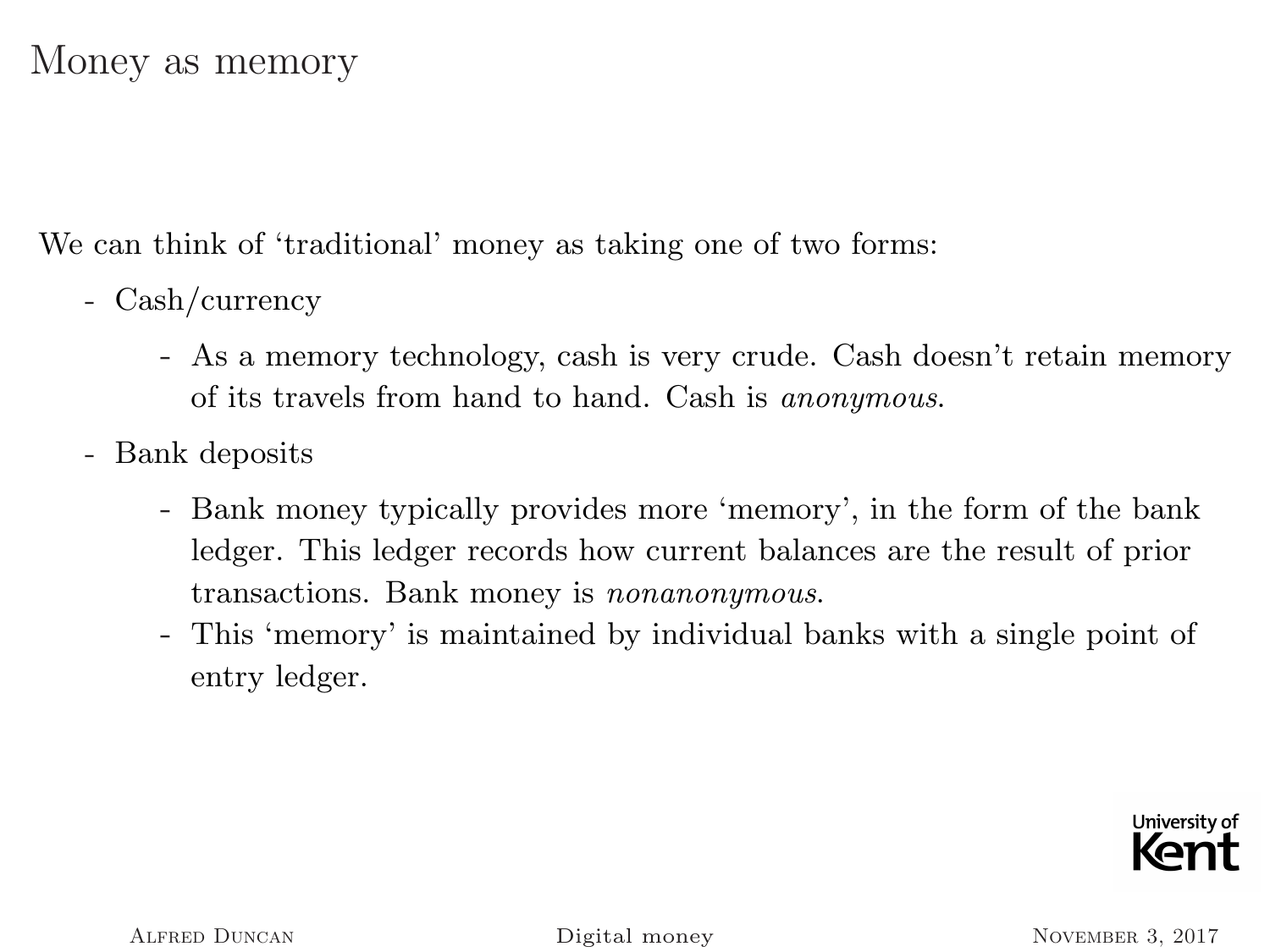Ledgers





Alfred Duncan [Digital money](#page-0-0) November 3, 2017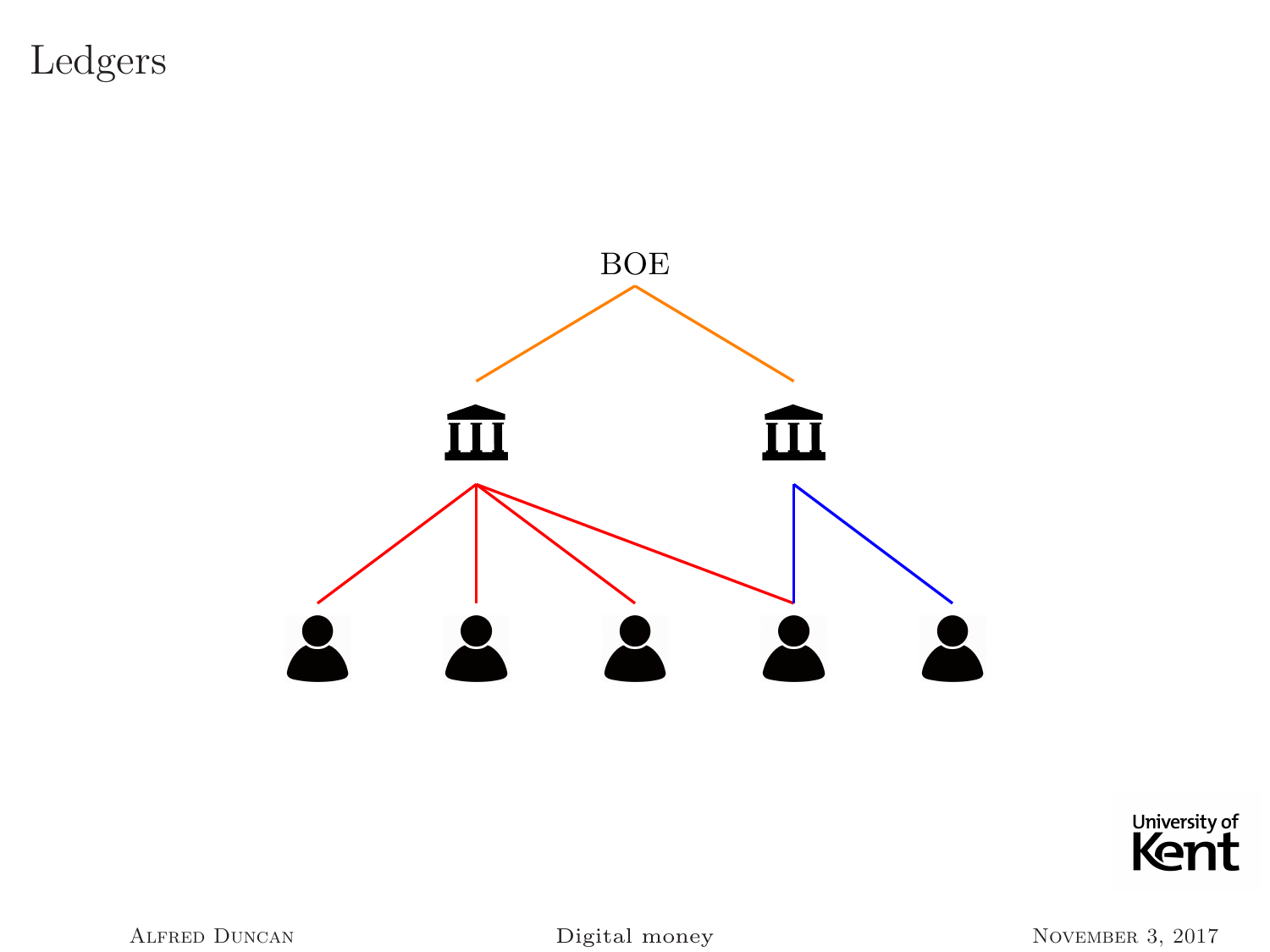Ledgers





Alfred Duncan [Digital money](#page-0-0) November 3, 2017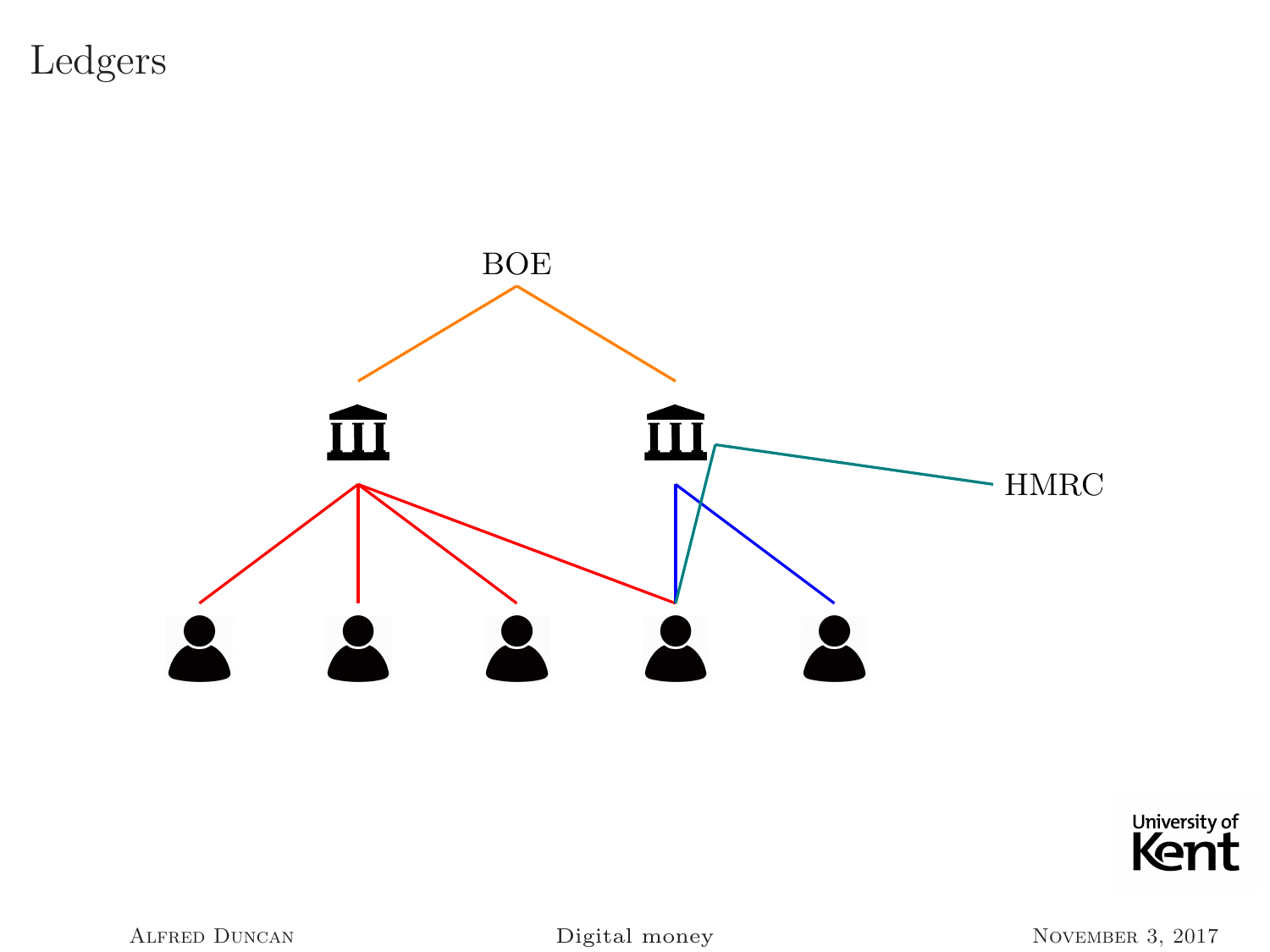Ledgers





Alfred Duncan [Digital money](#page-0-0) November 3, 2017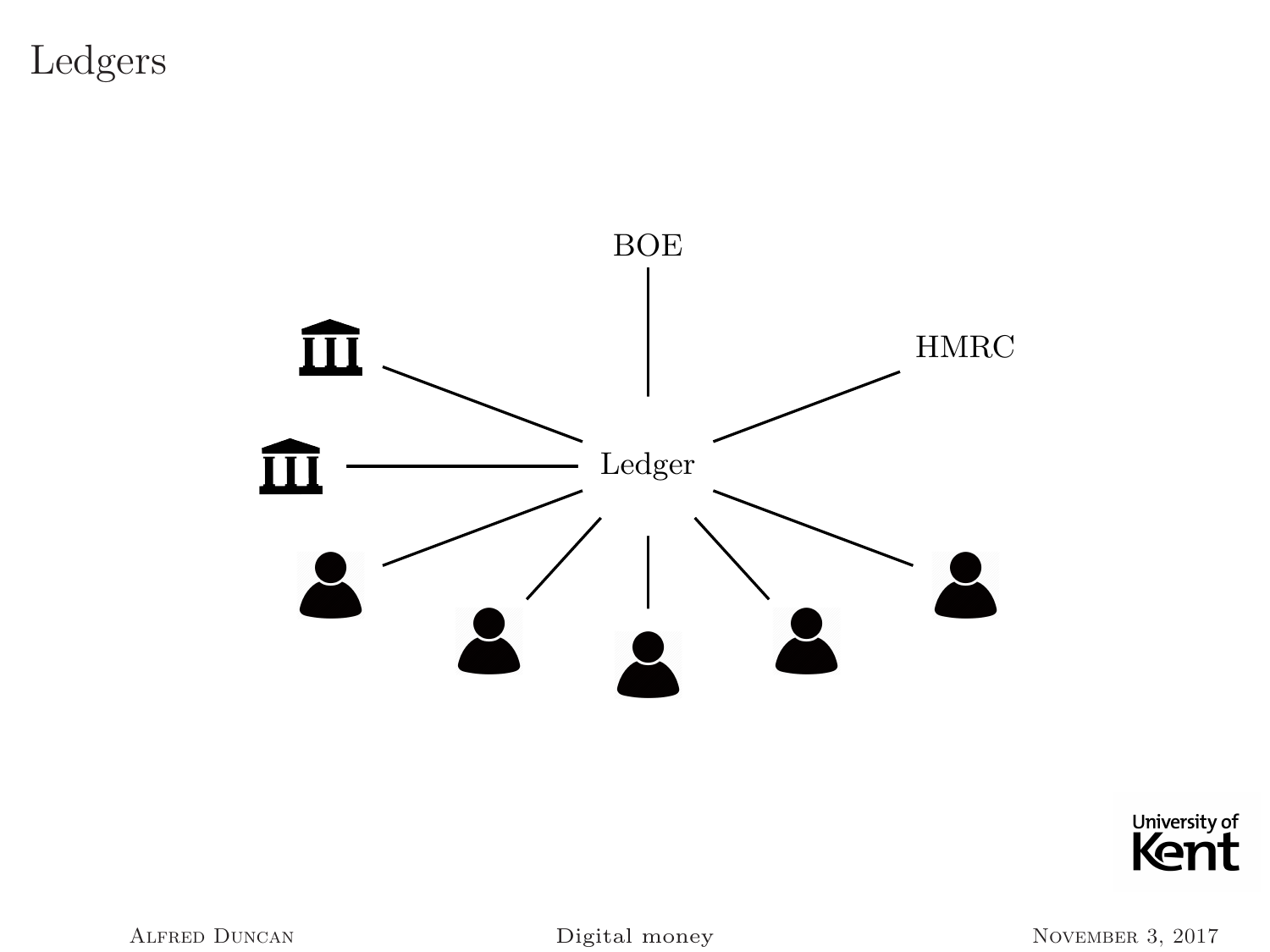#### Money as memory

Is digital money different?

- Bitcoin appeared to offer a cash-like service for electronic transactions.
- In order to avoid a centralised ledger (as in bank money) the blockchain technology that underpins bitcoin distributes transactions across a distributed ledger, validated by a dispersed network of miners.
- The technology that underpins *anonymity* for bitcoin also distributes the histories of transactions.
- In this way, while bitcoin was intended to be cash like, with no memory, the blockchain itself is a memory technology.
- Anonymity is a design choice rather than an implication of the technology underlying bitcoin.
- The blockchain technology underpinning bitcoin offers a wider array of combinations of memory and anonymity than were previously available with traditional forms of money.



ALFRED DUNCAN [Digital money](#page-0-0) NOVEMBER 3, 2017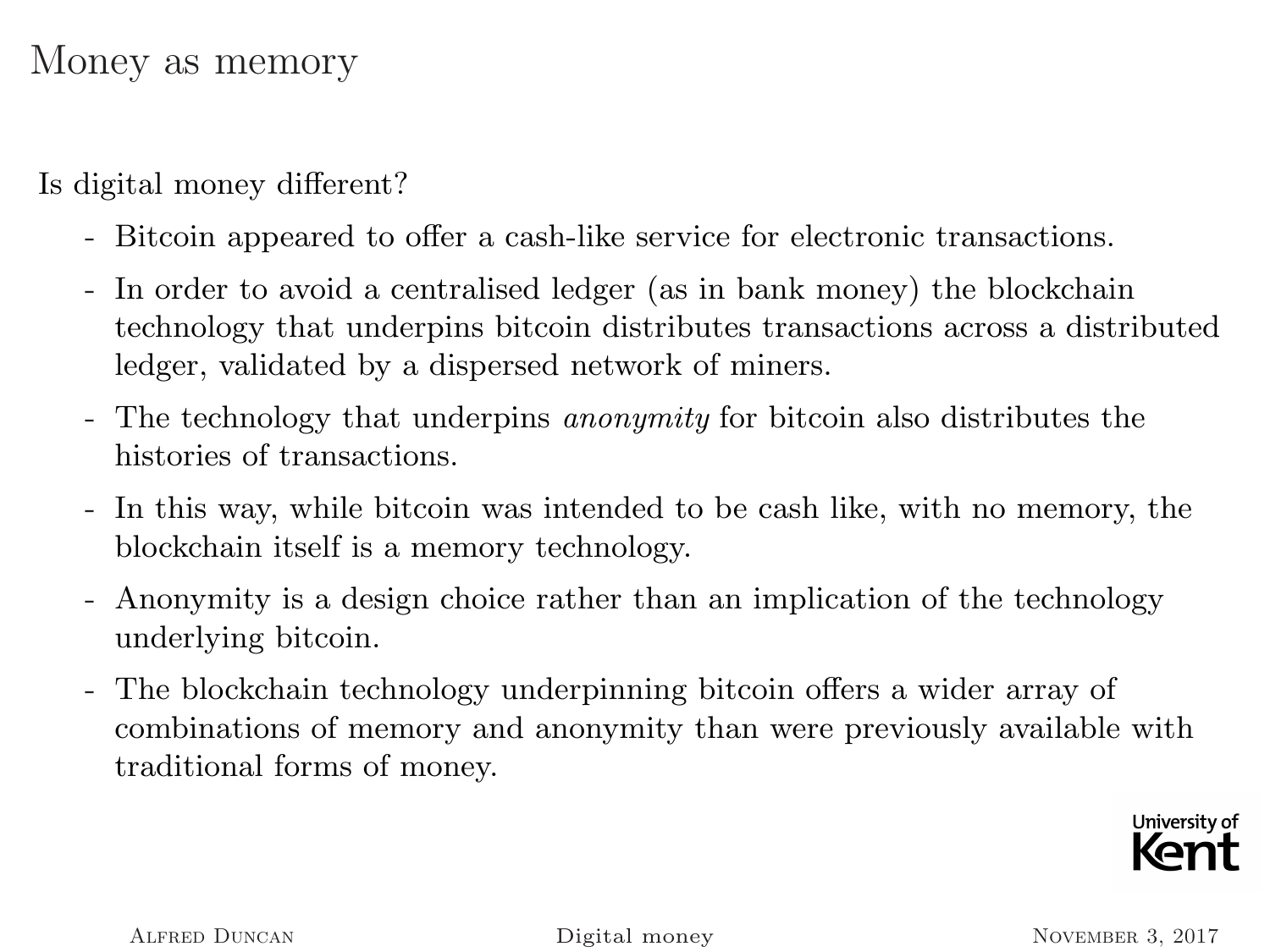#### Is money with more memory better money?

There are strong arguments in favour of nonanonymous money:

- It is easier to collect taxes when money is nonanonymous, when monetary systems keep a lot of memory about account holders identities and transactions.

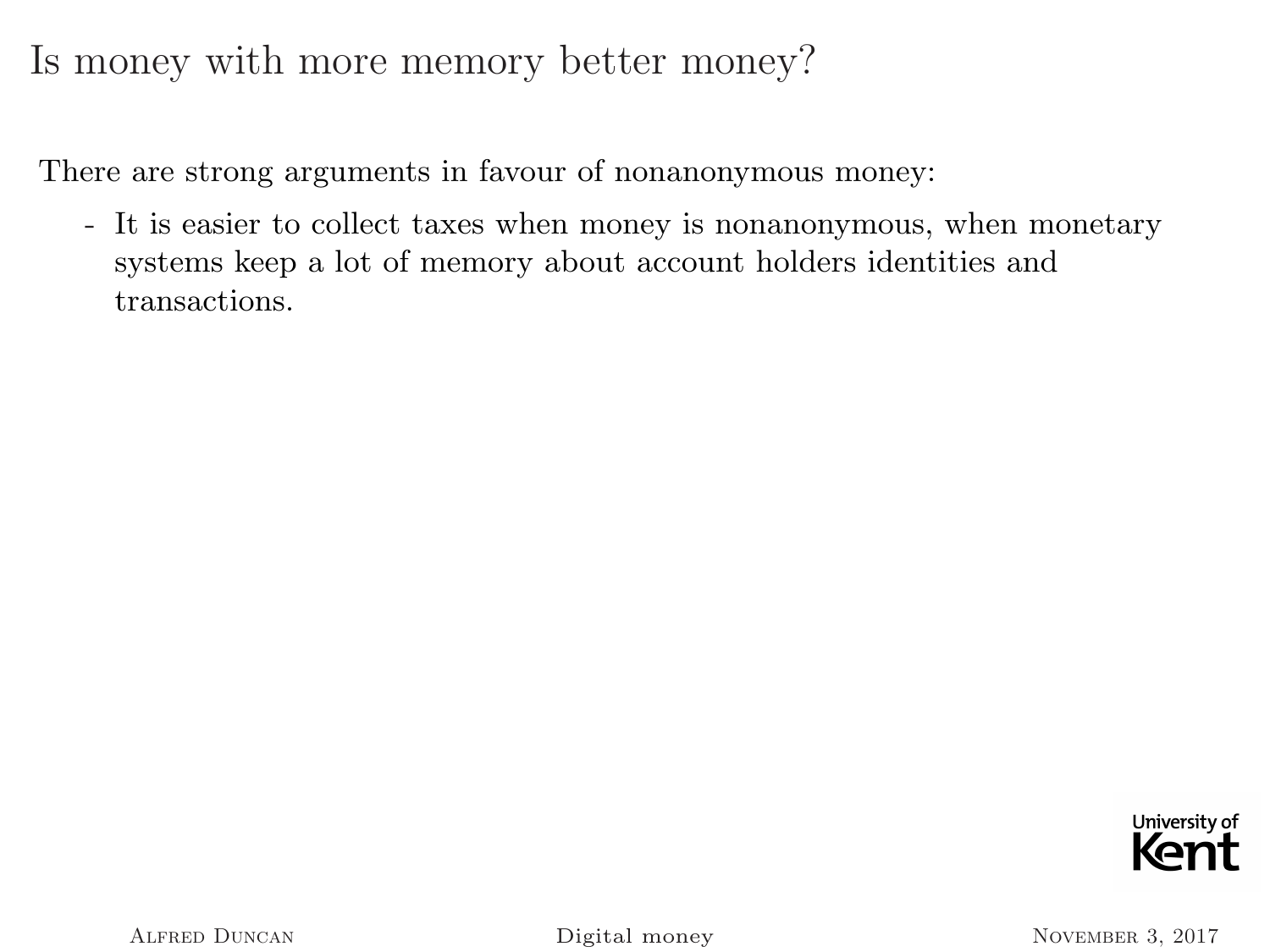Is money with more memory better money?

There are strong arguments in favour of nonanonymous money:

- It is easier to collect taxes when money is nonanonymous, when monetary systems keep a lot of memory about account holders identities and transactions.
- Some forms of financial crime, for example money laundering and mugging, are more difficult to deter when money is anonymous.
- Economic theory argues that the efficiency of insurance and loan markets could be improved if it were easier to link contract terms to other transactions (see Kilenthong and Townsend, 2014 and Chiu and Wong, 2015).
	- An example that happens in practise is the bundling of health insurance with gym membership subsidies. This reduces moral hazard by encouraging the insured to keep healthy.
	- But, in general, it can be difficult to enforce this bundling of financial contracts with retail price distortions. Individuals can typically hide their consumption from the insurance company.

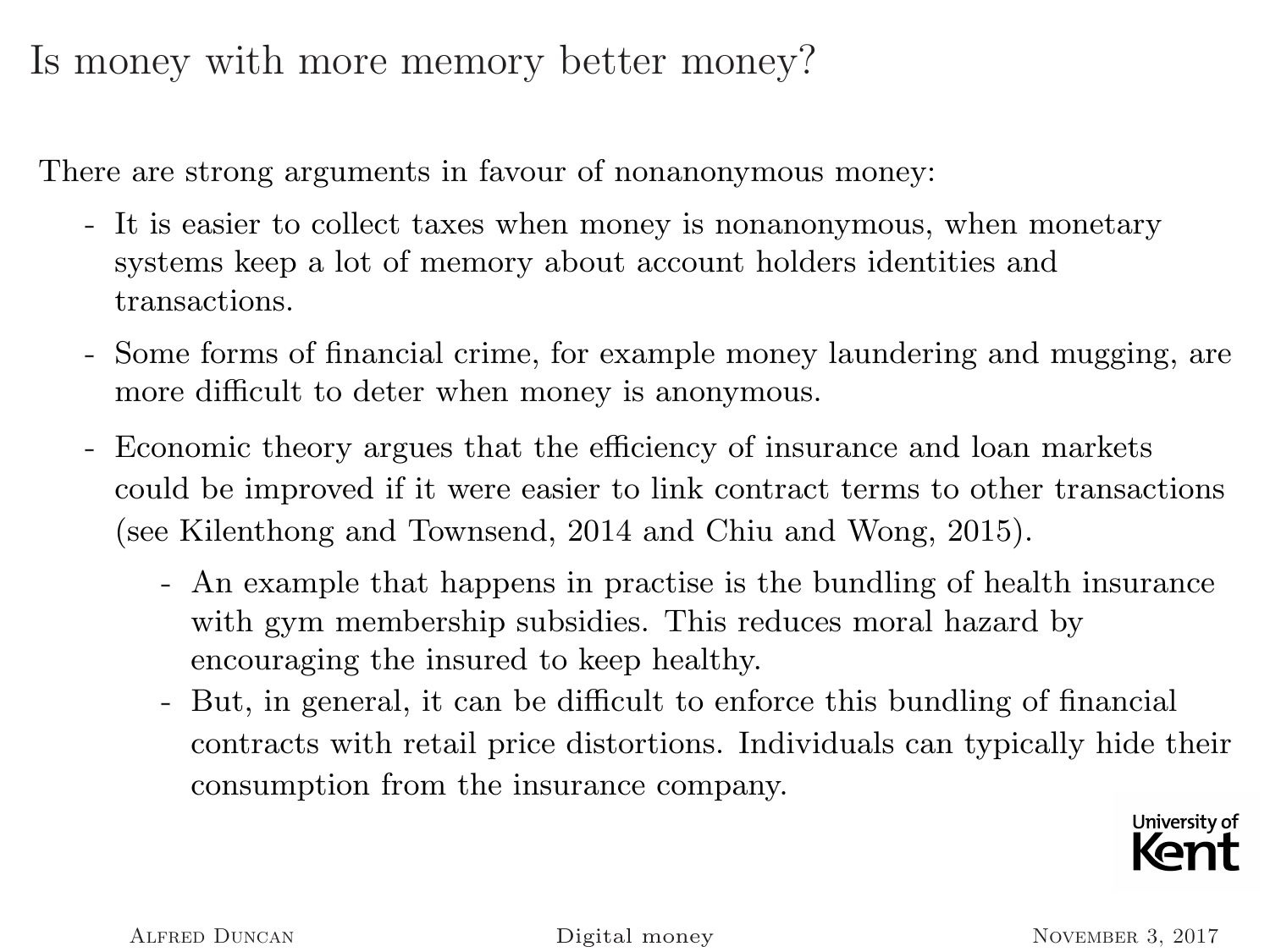Is money with more memory better money?

And also some arguments against:

- People prefer to use more anonymous monetary systems.
- It is not always the case that more memory reduces financial crime:
	- Kahn et al. (2005, IER) argue that there is a link between the greater use of bank money in recent times and increases in identity theft. In their model, monetary systems with greater memory can reveal certain individuals as targets for identity theft.
	- Awaya and Fukai (2015) show that some forms of memory inherent in monetary systems can be gamed by strategic individuals, increasing costs associated with adverse selection.

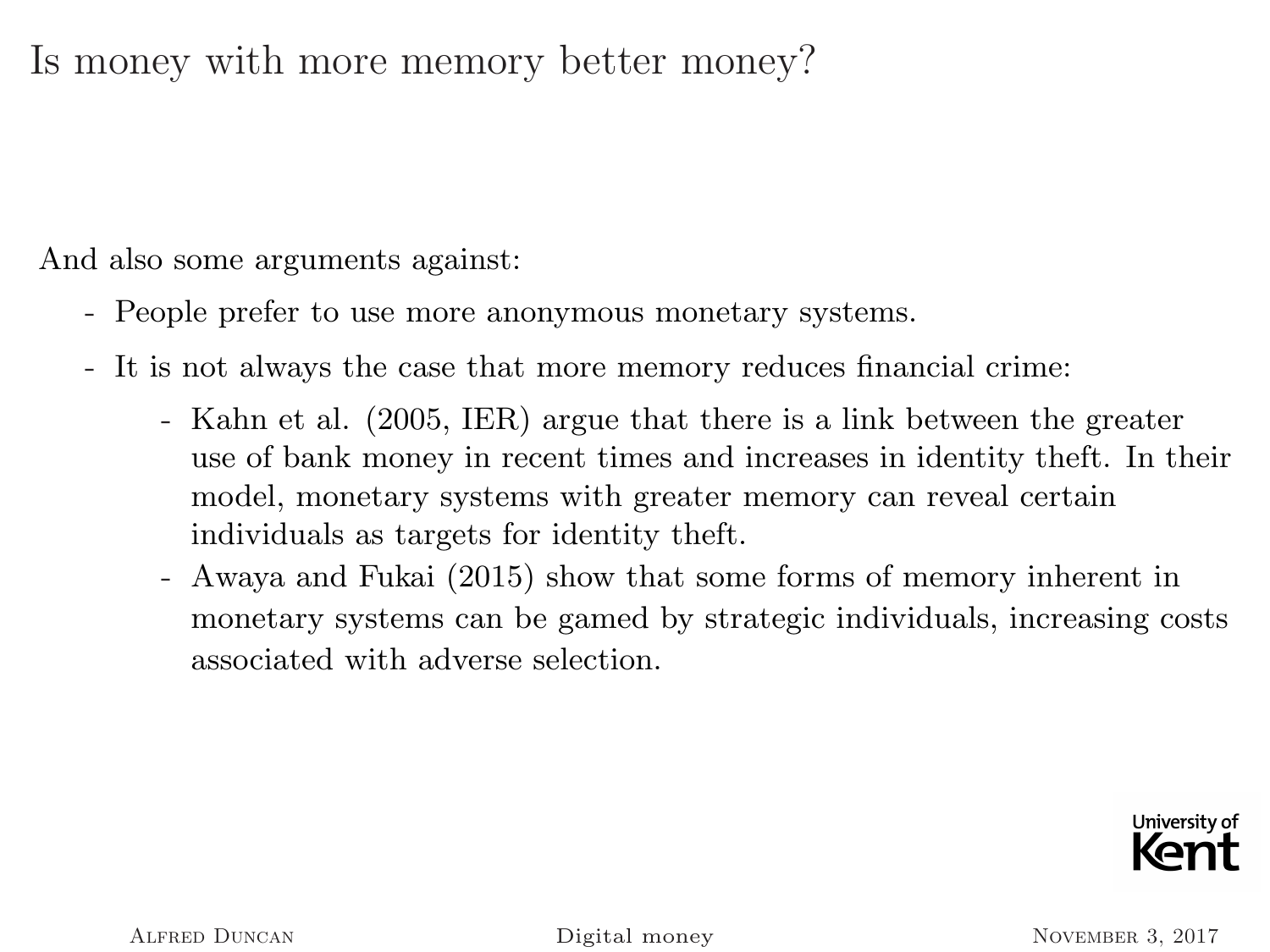# Summary

- The blockchain is a memory technology.
- Distributed-ledger based monies present opportunities to make different choices about the anonymity of economic interactions.
- Different choices about which elements of the history of transactions can be distributed and to whom (national tax authority, foreign tax authorities, counterparties ...).
- There are likely to be conflicts between which forms of money individuals would want to use, and which forms are preferable socially.
- There are important trade-offs surrounding the costs and benefits of nonanonymity and the distribution of transaction histories to third parties.